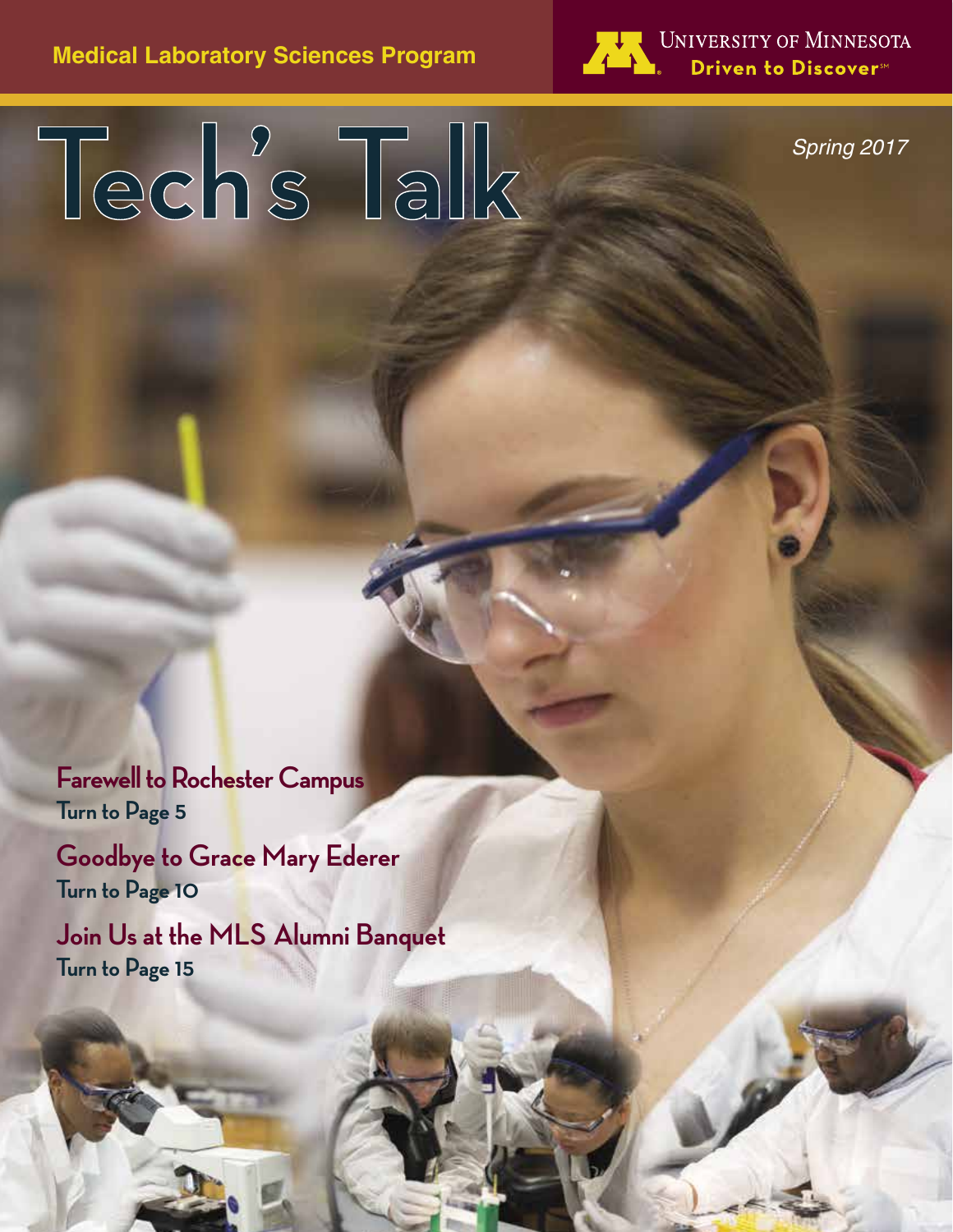# **From the Director**



Melcome to the 2017 edition of *Tech's Talk.* 2016 has been another busy year for the MLS program as we make progress on all fronts!

This year, Dr. Stephen Wiesner and I were both inducted as Fellows into the Association of Clinical Scientists. The

ACS was formed in 1949 by a group of physicians and scientists from the various fields of laboratory medicine. The Association of Clinical Scientists is a sponsor of the American Board of Clinical Chemistry and a member of the Intersociety Pathology Council. This honor along with other awards faculty earned this past year is recognition of the quality of the MLS program at the University of Minnesota.

We continue to work with students and faculty from our academic affiliates of MSU-Mankato, St. Cloud State, and University of Wisconsin, River Falls. This year we initiated an early admissions and acceptance process with our academic affiliates. Early admission processing helps students plan better for their next academic year, keeps the UM program competitive with other regional MLS programs, allows us to mentor our future students along the way. This year we were able to confirm early admission for 13 students through this process. We hope to add more academic affiliates in the near future.

A big change which we began in 2016 was the phasing out of our Rochester/UMR campus teaching location. UMR administration made the decision to no longer offer the MLS degree option from their campus. Our last cohort of students from Rochester will finish their campus-based courses in May and will graduate in December 2017. The Program will continue to support the full enrollment model but will now teach two sections of laboratory classes on the Twin Cities campus and one large lecture section. This has required some major rearrangements of faculty and instructor resources but we're up to the challenge. (See page 5.)

This year was also the year for our NAACLS accreditation site visit. Our site visitor team was Dr. Nancy Goodyear from University of Massachusetts and Dr. Peter Hu from MD Anderson. Our self-study received no citations. We went through the vast majority of the site visit with flying colors; however we ended up with a single but significant citation for lack of fair employment processes for faculty and lack of representation on the faculty senate. Even though

this was an administrative and not a program issue, the significance of this citation resulted in our program only receiving a 5 year renewal instead of the maximum of 10 years. The good news is that because of this citation, we now have a commitment from our administration to quickly address these issues. We will submit an update to NAACLS with our progress in October 2017 which we hope will correct our citation.

As always each year we want to thank all of our alumni for their continuing financial support through donations for student scholarships. Every donation makes a difference for our students. This year we were able to give out almost \$50,000 in scholarships and financial aid to our students. As you all know our senior year of courses is very intensive with lots of time spent in laboratory courses each week. If we can help our students financially so they don't have to work, or if they must work, they can work fewer hours, it supports their success in the program. Page 8 lists the students we were able to help this year with your generous support.

Here are some of the highlights inside this edition of *Tech's Talk:*

- Reports on local, regional and national professional conferences
- Faculty win awards and recognitions from ASCLS
- New staff members Charles (Chuck) Crain, Linda Maleitzke, and Allison Au
- Loss of a dear faculty member Grace Mary Ederer
- Recap of the 2016 Alumni Banquet honoring the classes of 1941, 1966, and 1991
- Upcoming Alumni Banquet in 2017 honoring the graduates of 1942, 1967, and 1992
	- If you are interested in reserving a table for you and your classmates, contact Linda Maleitzke at cahpinfo@umn.edu – put MLS Banquet in the subject line or call 877-334-2659

As you can see, we've had yet another very busy but also very productive and rewarding year in our program. I hope you enjoy this issue of Tech's Talk and hope to see you at the Alumni Dinner in April.

Warm Regards,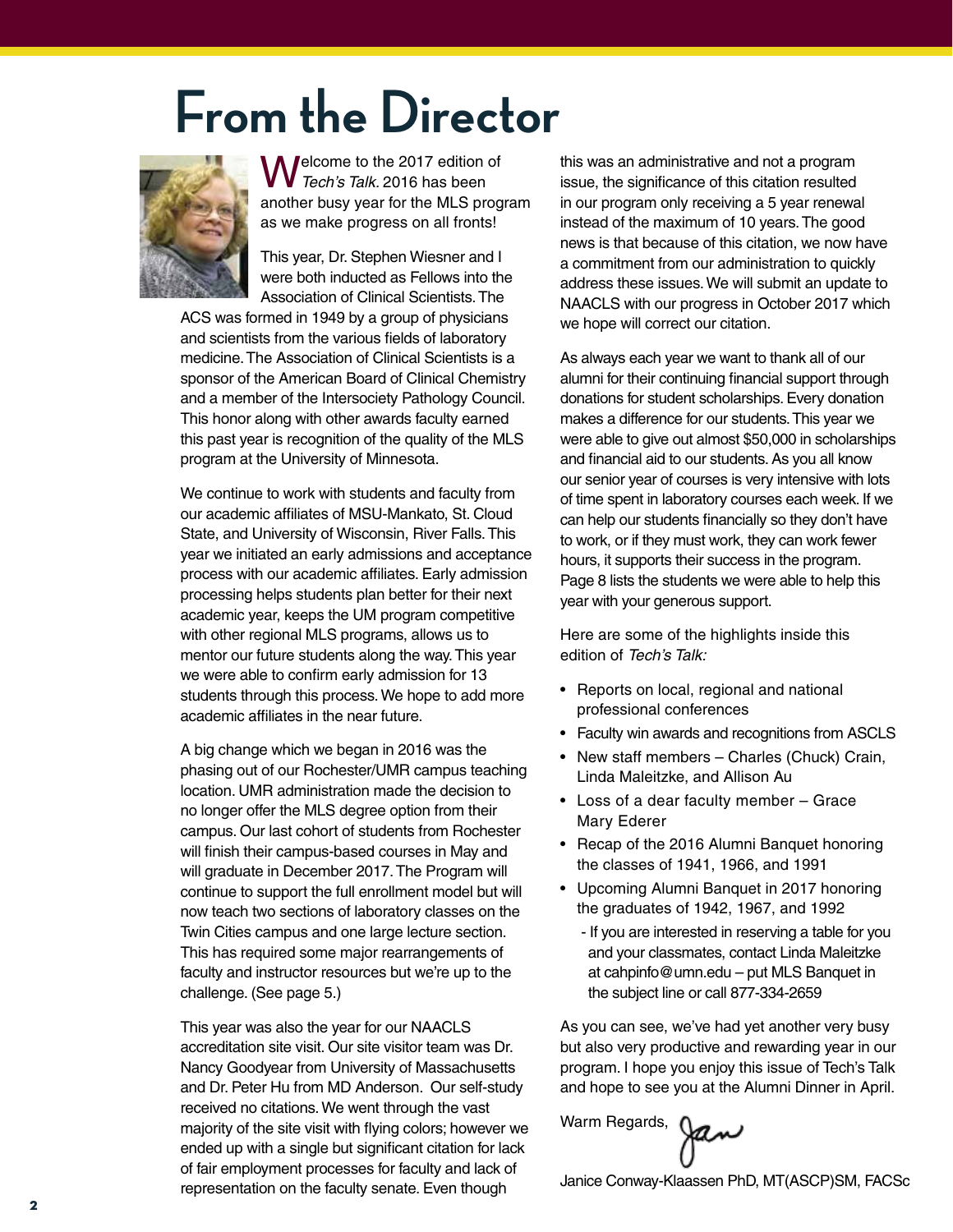# **ASCLS Annual Meeting, AMI and Clinical Lab Exposition**

The 84th ASCLS Annual Meeting, Expo and Advanced Management Institute (AMI)<br>returned to Philadelphia, PA on August 1 – 4, 2016. In addition to the usual business of the society and wonderful continuing education opportunities, we were introduced to the new ASCLS Executive Vice President, Jim Flanigan. There was a warm farewell to the outgoing Executive Vice President, Elissa Passiment. Elissa had been the EVP of ASCLS since 1995 and has been a leader and outspoken advocate for the laboratory community. There were many celebrations of her time with ASCLS throughout the week.

Several members of the Minnesota delegation were nominated or received awards:

- Student Forum Leadership Nominee Amy Blumke
- New Professional of the Year Nominee Jenna Pruitt
- New Professionals and New Members Forum Travel Grant – Kelley Weber
- Bio-Rad Scientific Assembly Professional Achievement Award – Jean Bauer, Laboratory Administration/ Consultant/Quality/Accreditation/Industry
- • Scientific Research Award – Janice Conway-Klaassen and Donna Spannaus-Martin
- • Voices Under 40 Award Karen Larson
- Theriot Award Winner Janice Conway-Klaassen, Donna Spannaus-Martin, and Stephen Wiesner
- Constituent Society Member of the Year Susan Iddings



Fun new social events were added this year including reservations to several local restaurants. It was a great opportunity to network with new people and see some of the city. The other new social event was a pub crawl. There were several options to choose from, each with a theme, and included visits to five local night spots. Even though the pub crawl was on a Monday night it was well attended and a lot of fun!

*Save the date for the 85th ASCLS meeting to be held July 30 – August 3, 2017 in San Diego, CA.*

# **CLEC 2016**

What an amazing conference we had! We had an excellent turn-out and our second largest CLEC with 490 attendees, 29 exhibitors and 14 sponsors. Because the first CLEC was held in Minneapolis in 1985, this year's slogan welcomed the laboratory educators 'Back to Our Roots'. Drs. Janice Conway-Klaassen and Donna Spannaus-Martin served as Co-Chairs for CLEC 2016.

The opening keynote by Drs. Cathy Otto and Karen Golemboski provided a great discussion of what patient safety competencies mean to laboratory practice and how we must provide the right test at the right time, each and every time. We also had excellent general sessions on Writing in the Curriculum by Pam Flash from the University of Minnesota's Writing Center and Invasion of the Brain Snatchers by Dr. Kathy Doig about the impact of electronic devices on student learning. The Program Committee worked diligently to provide a well-blended

offering of Hot Topics, Lunch 'n' Learns, and Concurrent Session speakers to share their expertise in and out of the classroom. Updates were also presented by representatives from NAACLS and the BOC.



Saturday sessions allowed attendees to discuss the Entry Level Curriculum (ELC). Participants from the community were also invited to work with educators to define and refine the ELC. Participants separated into discipline teams for hematology/hemostasis, chemistry, immunohematology/immunology, and microbiology for the first round of discussions. Discussion groups for the last hour of the morning consisted of phlebotomy, molecular diagnostics, renal/ urinalysis, and general/administration/education.

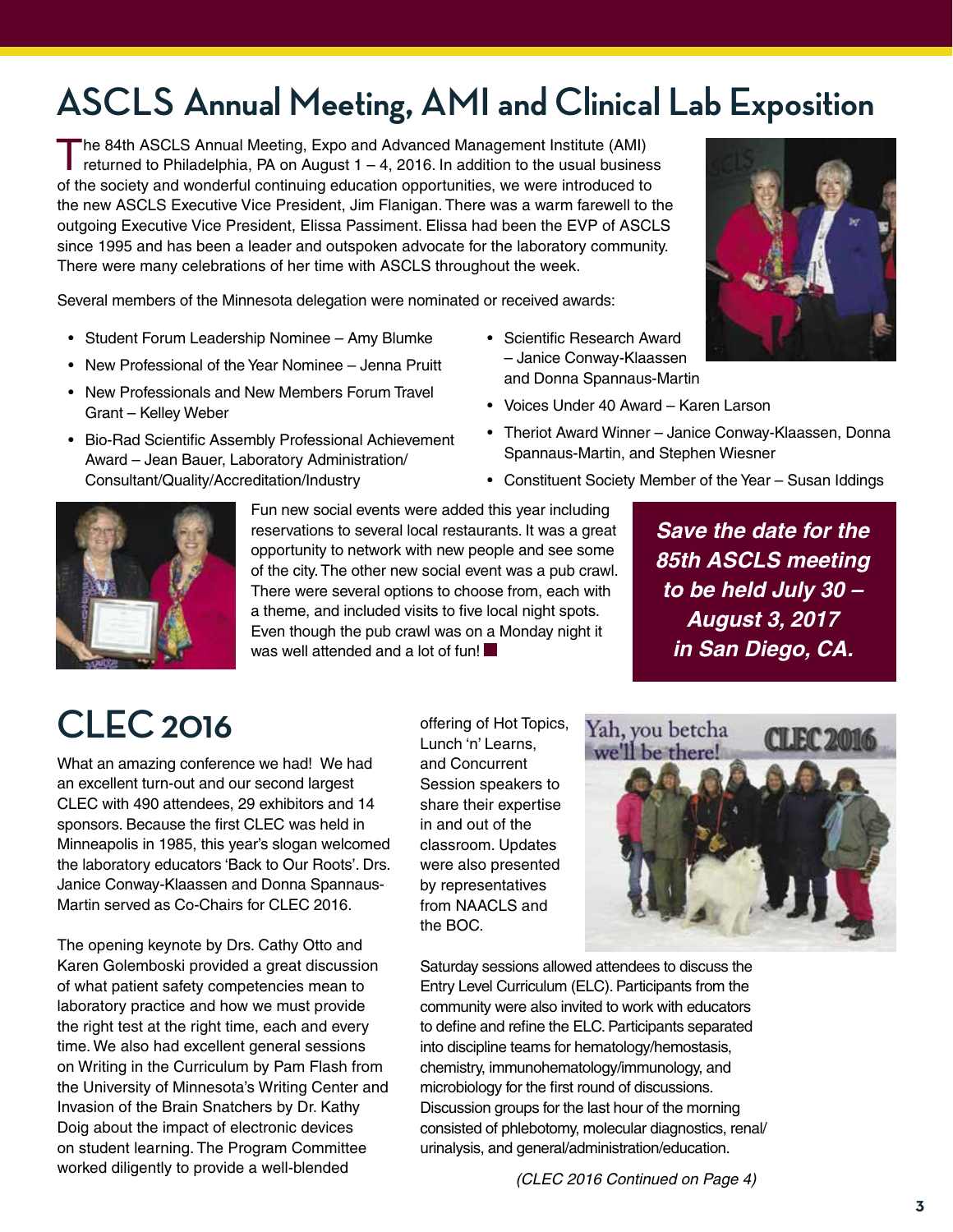

### **ASCLS Region V Fall Symposium**

The ASCLS Region V Fall Symposium was held in October at the Baymont Inn and Suites in Fargo, ND. There were 10 breakout



sessions and three keynote speakers including the new ASCLS Executive Vice President, Jim Flanigan.

Jim gave a wonderful closing keynote and left us all with a lot to think about for the future of our profession. There were participants from all four states

in the Region and they found opportunities for

continuing education, professional and personal growth and networking.

The Region V Symposium is also host to the Region V Leadership Academy. The leadership academy provides guidance, education and resources to prepare ASCLS members for leadership roles in ASCLS within the profession and the workplace. This year the 3rd class of the ASCLS Region V Leadership Academy graduated at the end of the meeting.

**Save the Date!! The ASCLS Region V Fall Symposium will be held at the Downtown Holiday Inn in Sioux Falls, SD, October 5-6, 2017.**

### **Writing in the MLS Curriculum**



**The Medical Laboratory Sciences Program** has been making great strides as faculty work towards the goal of improving student writing in the discipline. In June 2016, Donna Spannaus-Martin headed to Ann Arbor, Michigan for the 13th International Writing Across the Curriculum (IWAC) Conference.

While there, she summarized her work with MLS faculty Janice Conway-Klaassen, Charlotte Romain, and Lorna

Ruskin in a presentation titled "Development of a Strategic Writing Plan for Multilingual and Native English Speaking Students in a Medical Laboratory Curriculum." She also attended talks on teaching writing to diverse student groups, supporting instructors in discipline-based writing instruction, and strategies for developing a common rubric for assessing student writing.

MLS faculty used these concepts in the fall to develop the third edition of the MLS writing plan. In this edition of the MLS writing plan, faculty focused on developing a common grading rubric so students have a consistent message concerning the writing expectations in the MLS Program. Faculty will also be spending the next several semesters developing writing assignments specifically designed to help students learn course material and scaffold assignments in a way that develops specific students' writing skills. The MLS Program was awarded \$14,800 by the Office of Undergraduate Education to assist faculty in implementing the goals of the MLS writing plan.

# **CLEC 2016** (continued from Page 3)

The ELC Committee prepared an updated version of the ELC for both MLTs and MLSs which is available on the ASCLS website.

Friday evening's social event was hosted by Sporcle; an interactive team-based trivia game. We had the chance to share some laughs and test our knowledge of a wide range of trivia topics inside and outside of the lab with prizes along the way.



In addition to a great program, we had opportunities to meet with great exhibitors and network with laboratory educators and colleagues. Conference attendees were also able to enjoy the spring-like weather with abundant sunshine and temperatures in the 60s each day allowing everyone to get outside for shopping, museums, and restaurants. It seems like everyone had a great experience and we look forward to CLEC 2017 in Boston.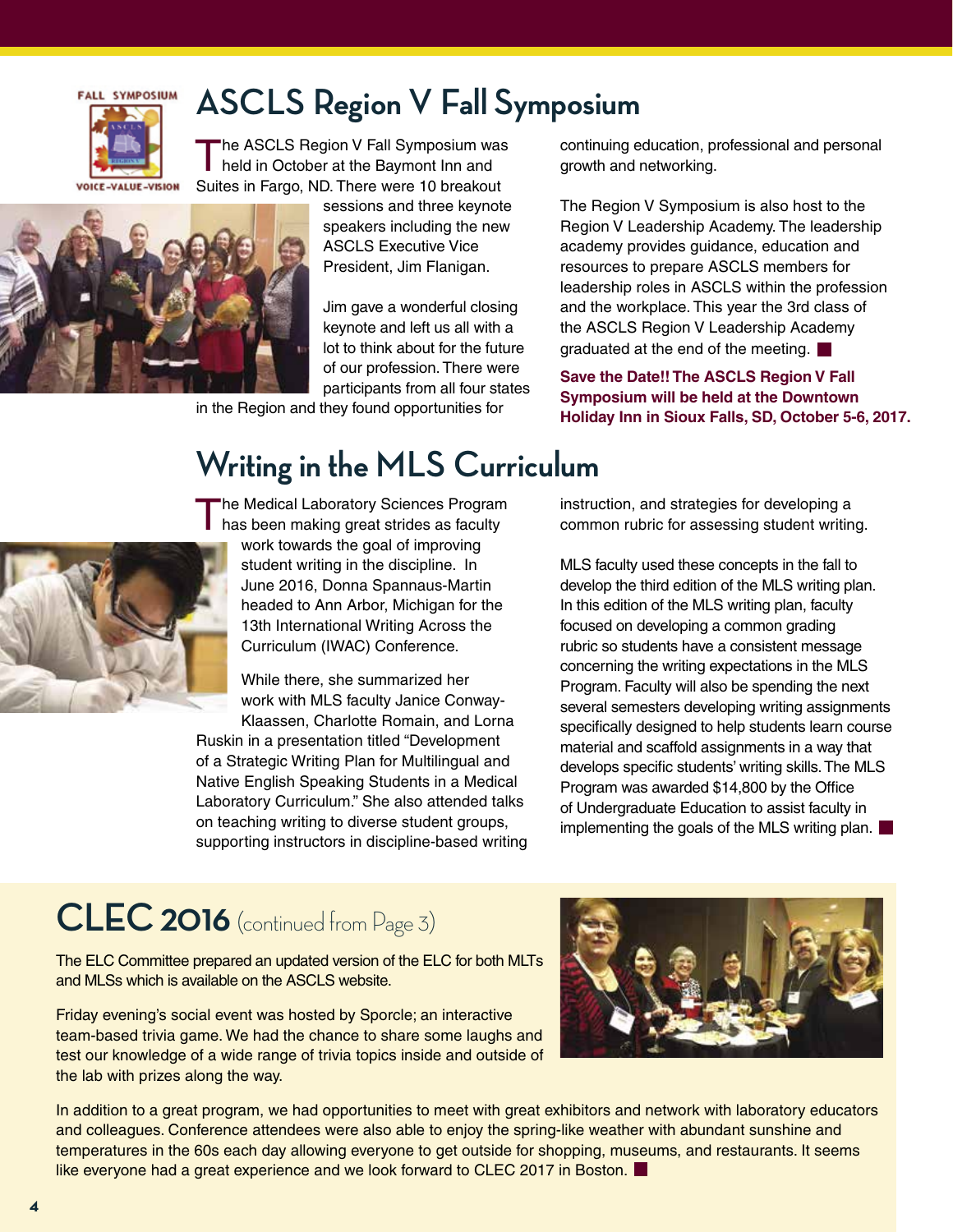### **Minnesota Clinical Laboratory Collaborative – April 2016**



The annual Clinical Laboratory Collaborative meeting took place at the Earle Brown Heritage Center in Brooklyn Center on April 25-27, 2016. The three day meeting included several changes to the normal format including Monday being dedicated to half-day workshops. In response to exhibitor requests, the exhibits were held on Tuesday and Wednesday rather than all three days. Eight half-day workshops were offered on Monday across a breadth of topics. Tuesday and Wednesday included 32 hourly sessions and two keynote speakers. The meeting also welcomed MnABB back to the list of organization partners which includes ASCLS-MN, ASCP, MN AMT, CLMA-MN, AACC-Midwest Section, MIMA and AGT.

The community charity sponsored this year was Community Emergency Assistance Programs of MN. CEAP is a social services non-profit agency serving Northwest Hennepin and Anoka Counties. Their mission is to help families, in all stages of life, gain stability and maximize their ability to live independently and with dignity. The silent auction had another successful year raising funds for student scholarships.



**Save the date for Duluth in 2017. The meeting will be May 3 – 5, 2017 at the Duluth Entertainment Convention Center.**

## **Medical Laboratory Sciences at the Great Minnesota Get Together!**

This was the second year that the Center for Allied Health Programs was invited to participate in "The Great Minnesota Get-Together." The Medical Laboratory Sciences



and Occupational Therapy programs shared a booth space in the University of Minnesota Central Building on August 29, 2016.

Fair goers learned that Medical Laboratory Scientists comprise the 3rd largest group of health care professionals and play a vital role in the detection, diagnosis and treatment of diseases as well as monitoring and maintaining patient health. Visitors were able to try their hand at matching chromosomes and learn about the cytogenetics discipline. Faculty enjoyed meeting with alumni, current students and hopefully future Medical Laboratory Scientists. See you at the fair in 2017.

## **Farewell to the Rochester Campus**

Writing this article was bittersweet as it By Andrew Yue<br>Wis the last Rochester update. As many of you have heard, the MLS program is closing on the Rochester campus. This was a decision made by the Rochester campus administration, and the last MLS classes offered on the Rochester campus will be the spring 2017 semester.

I have been lucky enough to be part of the Rochester program from the beginning (2008) and I am very proud of what the program has accomplished. Over 130 students have graduated from the Rochester program and we have brought awareness to the profession in an area that was underserved. When the program started in Rochester, the majority of the students were not from the Rochester area (not even from the southern part of the state). However the demographics of the students changed over time, and now most of the students are from the Rochester area or the southern part of the state.

With the departure from the Rochester campus just around the corner, I would like to thank the faculty, staff, supporters, affiliates and the students for making this a great experience. Happily, the University of Minnesota MLS journey for Nicole Zahnle and me does not end with the closure of the Rochester campus. Both of us

are pleased that we will continue teaching on the Twin Cities campus and are eager to begin a new chapter in our careers and the MLS program.

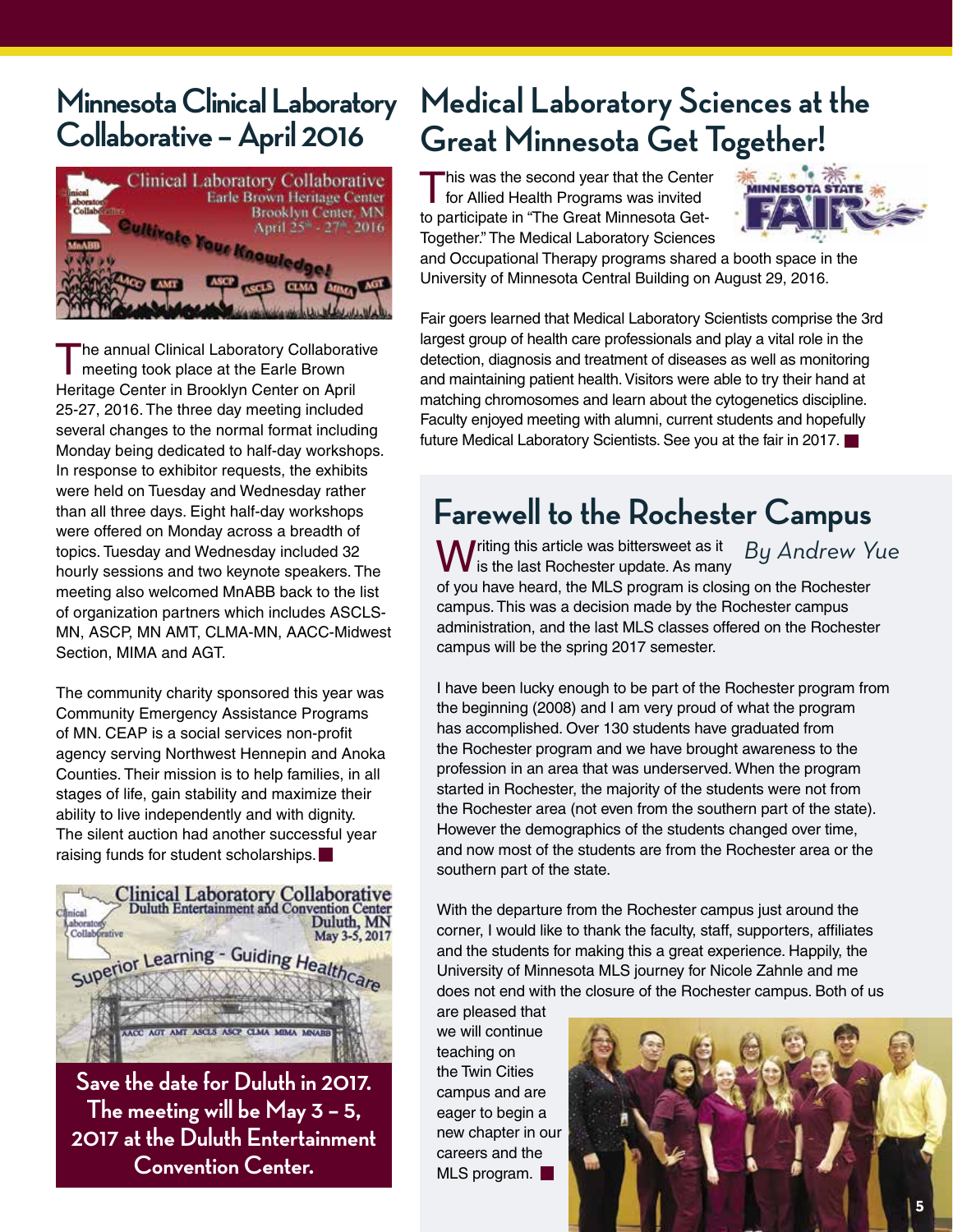# **Spotlight on Students**



#### **CHELSEY MCINTYRE – Rochester Year 4 MLS**

Chelsey grew up in a small town located in the north woods of Wisconsin. She has attended the University of Wisconsin River Falls (UWRF) for the last three years pursuing a degree in biology with a minor in chemistry.

Upon hearing about the UMN MLS program from her UWRF advisor, she is now completing her degree requirements at the UMN Rochester campus while earning a certification in MLS. Chelsey choose MLS because she loves the medical field and doing lab work. She finds the field interesting because it allows you to learn so much about the body by looking at the blood, urine and other specimen samples. She hopes to work in a rural community in Wisconsin. However, she is open to wherever her MLS career will lead her in the future.



**AMANDA STROMBACK** was

born in Winona, but moved to Duluth when she was thirteen years old. Amanda swims in a triathlon relay competition with her mom and sister every year. After graduation she hopes to start paddle boarding and training to complete a triathlon on her own. When

Amanda came to the University of Minnesota as a freshman, she knew she wanted to pursue a career in healthcare, but did not want to become a doctor or a nurse. Her advisor directed her to the "Orientation to Health Careers" class which introduced her to Medical Laboratory Sciences. She has always enjoyed the hands-on aspect of her laboratory classes so she did some research into the program and decided to apply. Amanda is fascinated by the diagnosis and detection of disease and looks forward to playing a critical role in the diagnostic team. She is excited to experience the real life laboratory in her clinical rotations so she can decide where to specialize. Amanda plans to start her career in the hospital laboratory setting in Minnesota.



#### **PATRICK ZAHNER** has

lived in the Twin Cities since 1994. He moved here with his family from California. He enjoys hiking and camping, and is hoping to find time before his clinical rotations to visit Sierra Nevada again.

Patrick has a degree in Biology with a minor in secondary education from Saint John's University. He learned about the Medical Laboratory Science profession from grading an assignment from one of his high school biology students. Patrick appreciates the fact that the medical laboratory field plays such an important role in health care decisions. Being a part of such a critical system and working on the complex problems involved in keeping it running are a large part of why he chose this field. Patrick plans to stay in Minnesota and work as a medical laboratory scientist while always seeking out opportunities to continue his education.



**SOKAMARINT CHAK**

- Sokamarint (Cam) was born and raised in the suburb of Eagan, MN. His parents are both immigrants who came from Cambodia to escape from the Khmer Rouge atrocity

that occurred in the 1970's. The sacrifices that his parents and two older brothers have made motivate him towards a successful career worthy of the investment his family and community have made in him. Cam is planning to complete a B.S. in Microbiology by taking one additional class after graduation from the MLS Program. His interest has always been in the biological sciences. After graduation, he is planning to attend graduate school and eventually a PhD in biochemistry or microbial engineering with research focuses on biotechnology.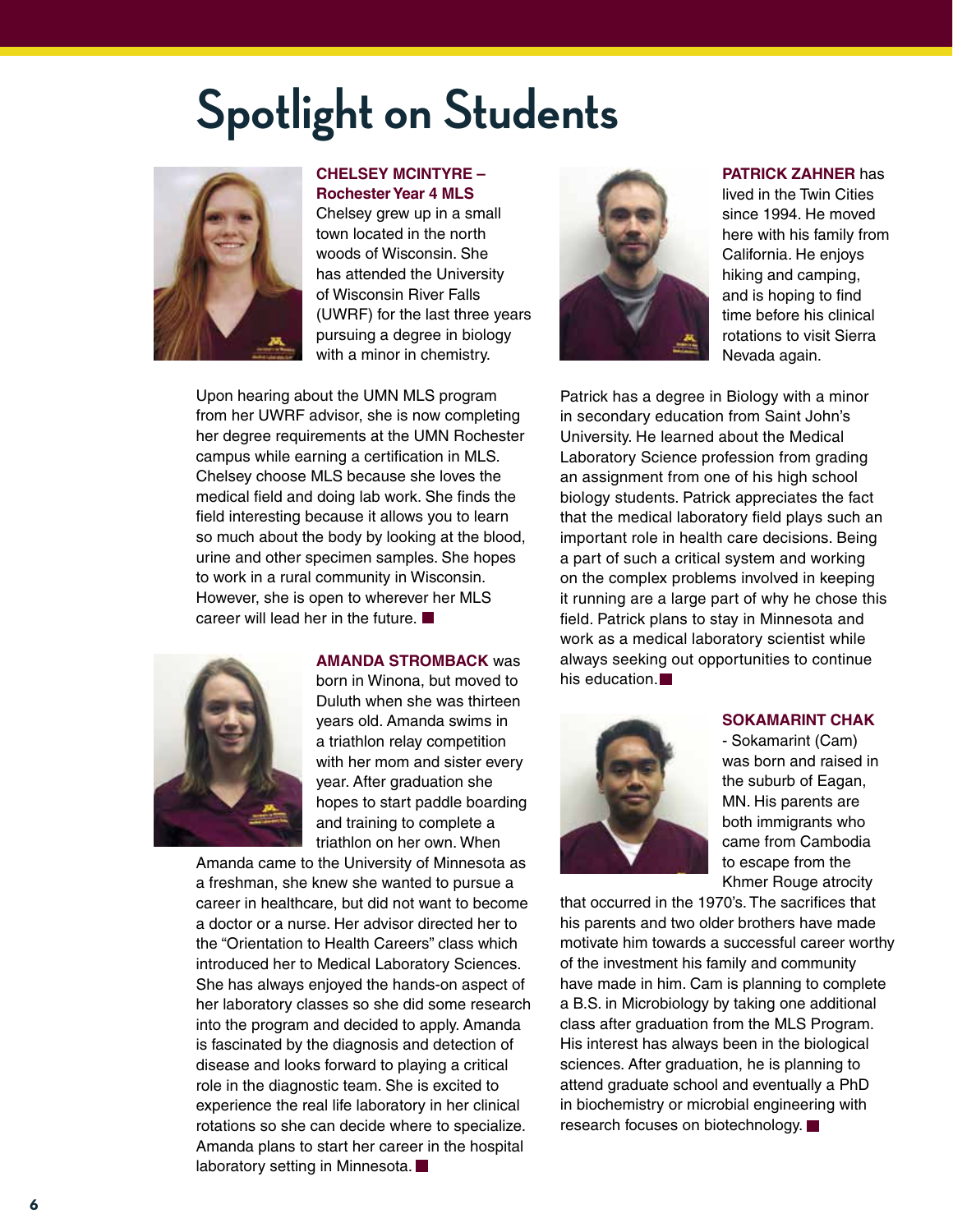# **Students in Action**

### **MLS Students volunteer at Phillips Neighborhood Clinic**

**During the spring of 2016, MLS program** students and faculty expertise was requested to operate the Phillips Neighborhood Clinic (PNC) laboratory and provide safe, quality laboratory testing for the patients served. Lindsey Hoffman, Andrew Richter, Victoria Schmitz, and Haley Vaith from the class of 2016 cohort were the first four MLS student volunteers at the Phillips Neighborhood Clinic.

The Phillips Neighborhood Clinic (PNC) is a free clinic operated by University of Minnesota health professional students with oversight by licensed clinicians. The PNC was started 13 years ago



by Dr. John Song who saw an opportunity for students to provide care for uninsured and

underinsured patients in Minneapolis and surrounding communities. Since its initiation, the clinic has evolved to focus on interprofessional collaboration. The clinic provides many services including a dispensing pharmacy, physical therapy, and a laboratory with limited on-site point-of-care testing.

Prior to 2016, students from other health care programs operated the laboratory at the PNC. The MLS program faculty are providing the training for the 25 (15 MLS, 10 non-MLS students) student laboratory volunteers at the PNC during the fall of 2016. Additionally, the MLS faculty are volunteering at the clinic in the preceptor role to support the laboratory volunteers, and to offer their expertise and guidance. The MLS students and faculty are excited about this opportunity to participate at the PNC, as well as to provide quality care and laboratory testing to the patients they serve. More information about the Phillips Neighborhood Clinic can be found on their website at http://phillipsneighborhoodclinic.com/.

## **Student "Mockteria" Plates a Hit at CLEC**

The MLS Class of 2016 has been the most successful fund-raising group we have ever had. Several members of the group spent time between semesters making what they called "Mockteria" plates to sell at the Clinical Laboratory Educators



Conference (CLEC) held in Minneapolis in February, 2016.

The plates and "mockteria" were made out of a liquid plastic found in craft stores, and the educators attending CLEC loved the idea of having realistic-looking culture plates that couldn't accidently contaminate people. These plates can be used to tell school children about the profession without the worry that one of them might stick their finger in a plate of bacteria. The students sold the plates for \$5 apiece and made about \$2,700. Students also sold T-shirts for the ASCLS Student Forum at their CLEC booth. Students purchased a variety of items for use in the Moos Tower MLS student study area including a printer and scanner. In addition, money raised will be used to allow current students and 2016 alumni to attend the upcoming MLS Alumni Banquet.

### **Scrubs, Gloves, and Microscopes**

Every year the MLS program participates in various recruitment and outreach activities. One of the more successful activities is the Scrubs, Gloves, and Microscopes (SGM) program offered by the Health Career Center for high school students investigating various health careers. High school students from



around the Twin Cities and surrounding areas may attend.

During these half-day sessions, the high school students rotate to different stations to learn more about the MLS role in the diagnostic testing areas of hematology, microbiology, chemistry, urinalysis, molecular diagnostics, and transfusion medicine. Currently, the MLS faculty participate in two sessions during the spring semester with approximately 30-35 students in each session. SGM is a wonderful



opportunity for faculty to demonstrate their excitement about the profession and to discuss the significant role the MLS has in healthcare.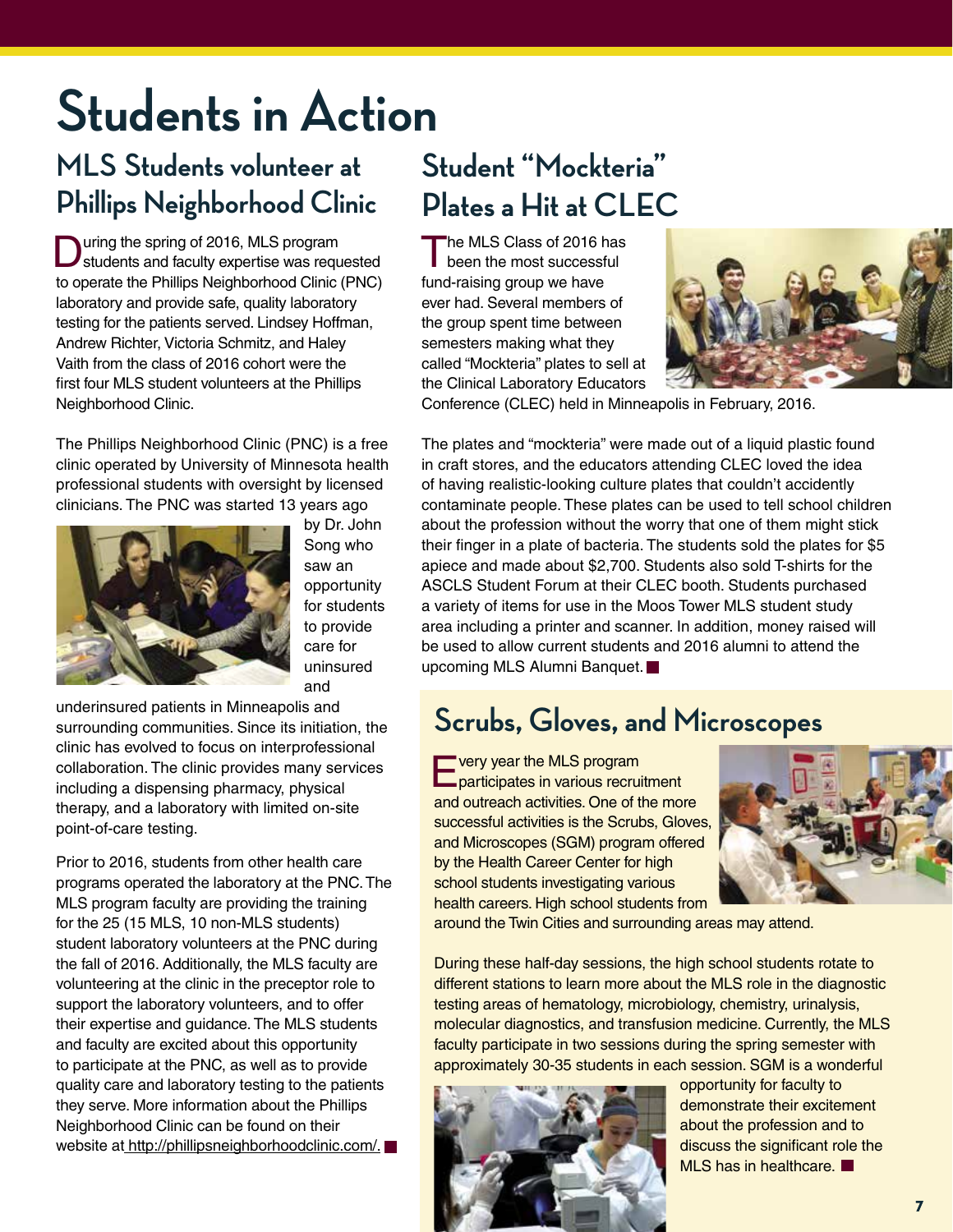# **The Power of Giving**

A lumni play a huge role in supporting our students through generous<br>
donations to our program. Each year donations to our scholarships make it possible for students to afford textbooks needed for classroom success, meet the increasing cost of tuition, or to find temporary housing during clinical rotations in rural Minnesota. Many students would find it difficult to begin their new careers as medical laboratory scientists without such support. We want to thank everyone who generously



donated in 2016 and continue to ask for your help in 2017 – no matter what the size of the donation. *Below is a listing of the students you have helped through your scholarship donations in 2016.*

#### *Alumni Fund Scholarships*

- • Bridgette Kennedy
- • Rachel Lee
- Jacquelyn Rogers
- Katie Rooney
- Fang Ruan
- Sarah Schneider
- Samantha Schutz
- • Jacob Tiegs
- **Binh Vu**
- Naomi Yanta

#### *Beckman-Coulter Foundation Scholarship Fund*

Madeleine Otis

#### *Constance Bakken Scholarship Fund*

• Turri Geleto

#### *Yvonne Chenoweth Cooke Scholarship Fund*

- • Shequaya Broadus
- Monica Halbur
- Madeleine Otis

#### *Gonyea-Stewart Scholarship Fund*

- Joseph Brueske
- Caitlin Bundy
- **Molly Weavers**
- **Brooke Wilson**

#### *Karen R. Karni Scholarship Fund*

- • Sarah Haerle
- Christopher Junko
- **Brooke Wilson**

### *Audrey Dorsen*

- *Lapeyrouse Scholarship*
- • Eric Freeman

### *McConnell*

#### *Scholarship Fund*

- • Yuqing Chen
- **Madeleine Otis**

### *Hovde-O'Brien*

- *Scholarship Fund*
- **Molly Weavers**

#### *William A. O'Brien Scholarship Fund*

- Yuqing Chen
- Turri Geleto
- **Molly Weavers**
- *Clarice J. Olson Scholarship Fund*
- • Bridgette Kennedy
- Madeleine Otis

#### *Abner M. Neeley Scholarship*

- • Abdikani Ali
- • Alexandra Cappuccino
- • Victoria Contreras
- • Rebecca DeValk
- **Jon Edmonds**
- • Eric Freeman
- • Jamie Gendreau
- • Scott Haughawout
- • Rachel Lee
- **Vouchly Long**
- • Kyle Matheson
- Chelsey McIntyre
- Nam Nguyen
- • Todd Pias
- • Jacqueline Salden
- • Miranda Scheffler
- • Victoria Schmitz
- • Adam Snow
- • Harumi Tanikawa
- • Ka Thao
- **Haley Vaith**

# **Eleanor Parchman Memorial Scholarship**



This scholarship is offered by Alpha<br>
Mu Tau Fraternity (AMTF) and the American Society for Clinical Laboratory Science Education and Research Fund. Scholarship recipients were announced during the Awards Program at the ASCLS Annual Meeting in July 2016. One of these scholarships is the **Eleanor** 

#### **Parchman Memorial Scholarship Fund**

which was established in 2013 by her two sons. Eleanor was very active in every phase of the ASCLS Society for many years. To many she was "simply" Ms. Credentials. This year, a University of Minnesota MLS student, **Jacquelyn Rogers**, was the winner of this prestigious scholarship. Congratulations Jacquelyn!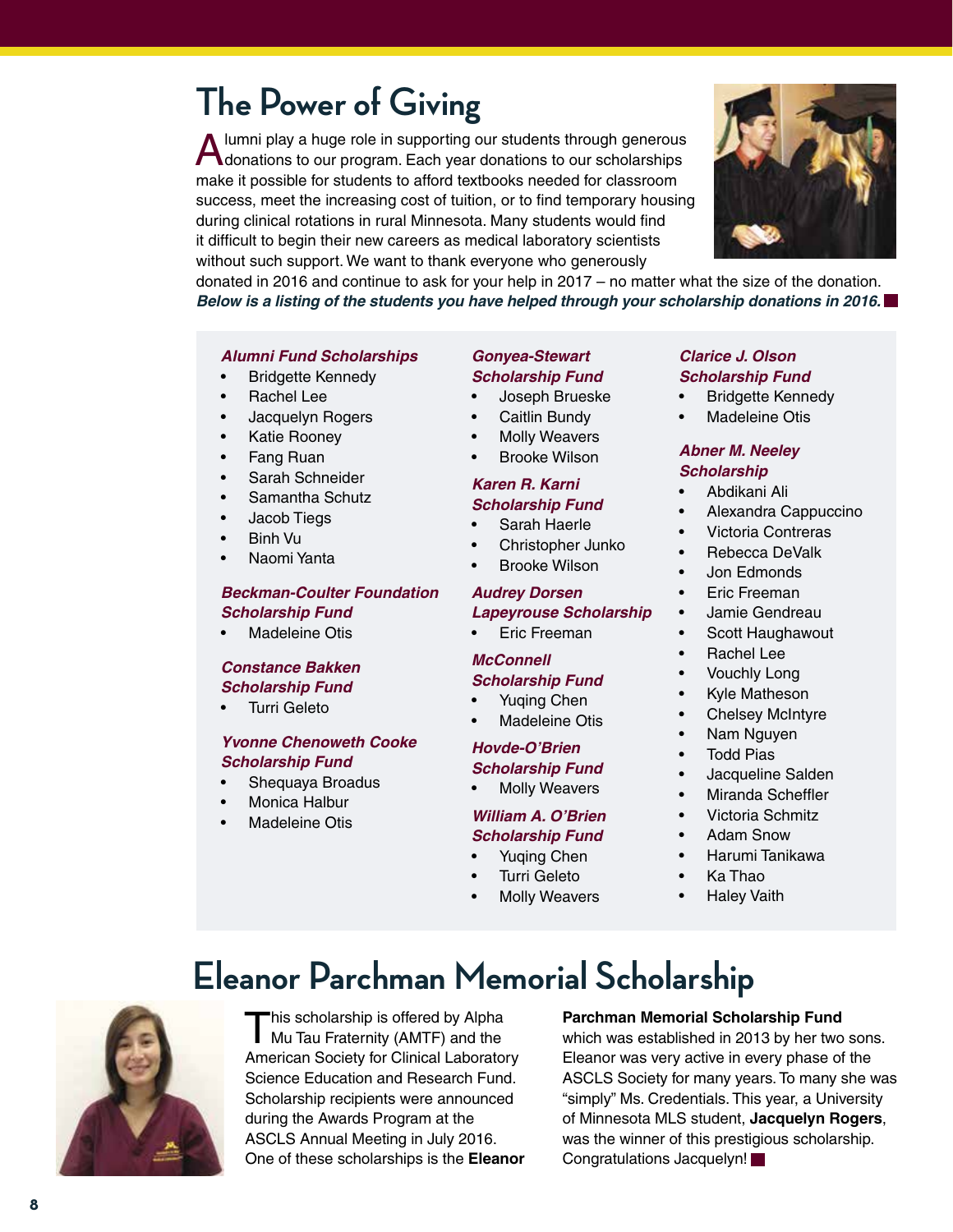## **Thank You for Your Generous Contributions to the Medical Laboratory Sciences Program in 2016**

### *\$1000 and up*

- Stella S. Cook
- Margaret A. & Thomas M. Gabrik
- Stephen J. & Susan K. Fautsch
- Marcine J. & John E. Forrette
- Karin J. Libby/Living Trust
- • Barbara J. Moser
- Ella M. Spanjers
- • Verne E. & Phyllis J. Weiss

#### *\$500 to \$999*

- • Joanne S. & Lee W. Arvid
- Clareyse Nelson Fund-Mpls Fdn
- Ann D. Claesgens
- • David E. Ellis
- General Mills Foundation
- Todd C. & Mary E. Jacobson
- • Clareyse E. Nelson
- Andrew R. Yue
- Katherine A. & Wayne J. Vagts

### *\$100 to \$499*

- • Anonymous Donor
- • Frederick R. & Carol A. Arnason
- • Harriet I. Brown\*
- Marilyn T. Budge
- • Kimberly A. & David W. Butler
- Maryann E. Calvin\*
- • Jacqueline A. Carlson
- Sheila M. Clough
- • Robert A. Dahl
- • Robin L. Donner
- Grace M. Ederer\*
- • Claudine E. Fasching
- • Catherine L. & John W. Foster
- • Linda L. Fredrickson
- • Reggie L. Gausman
- • Mardie G. Geiser
- • Mary A. Grewe
- • Marilyn R. Haglund
- • Carol L. Harris
- Jacquelin A. Heggernes
- • Robert P. Hirte
- Henry V. & Mary L. Holec
- • Karen K. Huff
- • Julie A. Jacobs
- • Phyllis M. Jacobs
- • Rita M. Jacobson
- • Susan W. Jasperson
- • Billie Anne & Howard A. Juni
- • Cheryl R. Kajdan
- • Karen R. Karni
- • Barbara M. Koblinski
- • Sridhar & Usha R. Kota

• Priscilla M. Bormann • Eleanore A. Bredvold • Wanda E. Clark • Audrey G. Cohen • Irene D. Coran • Virginia Crawford • Joanne G. Deden • Barbara M. Deisting

• Pamela R. Elliott

• Leanna L. Erickson • Carol I. Evans • Melissa Gerads • Barbara A. Getchell • Barbara J. Gilbert • Joyce A. Gunderson • Naomi M. Hanson • Gail R. Held • Jean E. Hulbert • Arla K. Keckeisen • Francene H. Lebahn • Janice C. Lohman • Cheryl J. Luckow • Maureen A. Lynch • Leslie A. MacKichan • Barbara G. Melamed

• Timothy E. & Carolyn E. Donovan

• Jean M. Elwell-Keir & Terry D. Keir • Arthur T. & Kay E. Emmons

• Marvin L. & Cynthia A. Menken • Moberly Area Community College

• Ronald A. & Jennifer L. Prasek

• Dale W. & Cheryl M. Rozeboom

• Mary Lou G. Mohn • Judith A. Nelson

• Dorothy L. Ness-Everett • Lucille K. Norman • Beverly M. Osekowsky • Sandra V. Pearson • Cleone Peterson • Marilyn R. Plummer

• Shelley M. Pulkrabek • Barbara J. Reinhardt • Pamela J. Robinett

• Lois J. & Peter M. Smith • Patricia L. Solum • Pamela D. Swanson • Karla K. Vevle • Judith A. Winter

• Sandra L. Sauer • Clarice M. Seim

- • George Kuprian
- • Vickie L. Larson
- Marilyn J. Lueck
- • Jane F. Mayer
- • Betty L. McMartin
- • Arlene M. Meadows
- Brian J. Meline
- • Donna M. Meyer
- • Diane M. Michalik
- • Joleen S. Miller
- Donald M. & Kathleen W. Nadreau
- • JoAnn M. Nelson
- Beverly R. Ness
- Alicia C. Nguyen
- • Patricia L. Norgren
- • Joan L. Novak
- • Jeanne C. Olsen
- • James R. & Sheryl F. Olson
- David J. Pennington
- • Marilyn A. Pfister
- Marba L. Pogue
- • James H. & Elberta L. Prestegard
- • Thelma J. Purcelli
- • Joan A. Radtke
- • Kathryn L. Rantala
- • Kathleen K. Reimers
- • Karen L. Ringsrud
- • Debra C. Rodahl
- • John L. Roesler
- Ruth M. Rosendahl
- • Laura G. Rude
- Gregory P. Rynders
- • Norynne M. Schiminsky
- • Cathleen Speer
- • Kathleen B. Standing
- Erin B. Steiner
- Michael R. & Kathleen P. Tekautz

**If you wish to make a contribution, please visit: https://www.alliedhealth.umn.edu/**

**medical-laboratory-sciences or call: U of M Foundation at 800-775-2187**

**9**

\* Deceased

- Kent D. & Marcia K. Wall
- • Marilee M. Welliver
- • Kristi L. Werdin
- Joyce M. Wian\*
- • Donna J. Wieb
- Nancy A. Witstine
- Xcel Energy Foundation

### *Up to \$100*

- • Patricia A. Ackerman
- • Joan E. Aldrich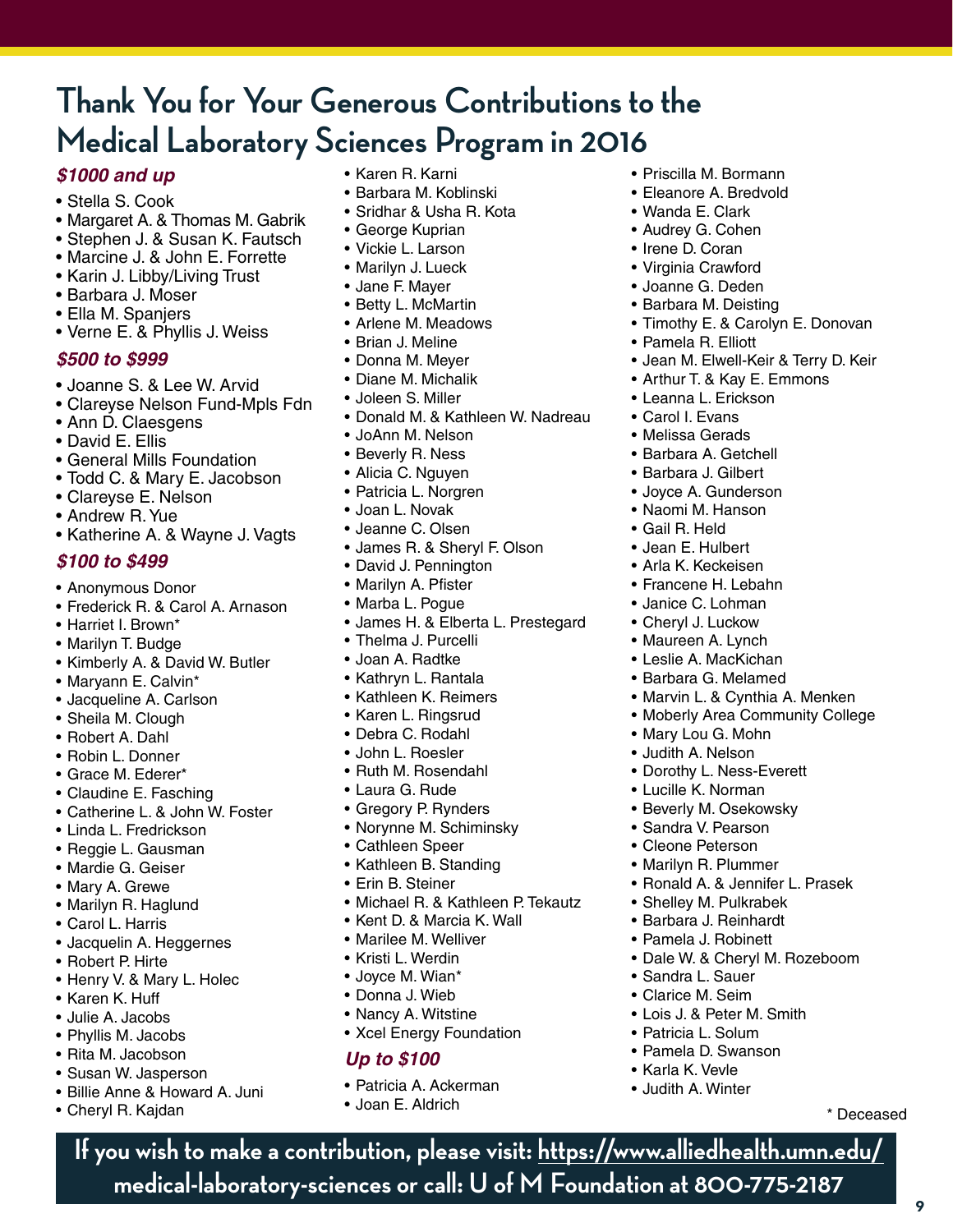# **ASCLS-MN Scholarship Winners**

Congratulations to two University of<br>
CMinnesota Medical Laboratory Sciences students who won ASCLS-MN scholarships in 2016. Scott Haughawout received a \$1,250 scholarship from the Elizabeth Panning Fund. Scott is a non-traditional student and the first person in his family to attend college. He



was a volunteer high school math tutor for high school students in a culturally and socioeconomically diverse urban Minneapolis community. He was also a researchlaboratory student worker for the University of Minnesota, School of Dentistry.

The second recipient was Fang Ruan who received a \$1,000 scholarship funded by the United Hospital–Claussen fund. Fang moved to the United States from China during her second year of high school. She enjoys reading detective novels and doing art



projects. She has also completed two majors in Latin and Physiology prior to enrolling in the MLS program.

Both Scott and Fang are laboratory volunteers at the Phillips Neighborhood Clinic that provides healthcare for an underserved and an economically disadvantaged community. Congratulations to both Scott and Fang on your scholarship awards!

# **Saying Goodbye to Former MLS Faculty**

#### **GRACE MARY EDERER**

It is with great sadness that we said goodbye on January 7, 2017 to one of our retired<br>faculty, Grace Mary Ederer. Grace Mary was born June 27, 1919 on Woodside Farm in It is with great sadness that we said goodbye on January 7, 2017 to one of our retired Morton, Minnesota. She received a BA in Biology from the College of St. Catherine and served an internship at Providence Hospital Laboratory in Detroit, Michigan to certify as a Registered Medical Technologist. Early in her career, she was a clinical chemist at Henry Ford Hospital in Detroit for two years. As part of the war effort, she returned to the College of St. Catherine to teach chemistry lab courses to cadet nurses.

Through a family friend, Ederer heard about an opportunity at Northwestern Hospital, which later merged with Abbott, to build up a microbiology lab. Ederer pursued the job and spent the next twelve years at Northwestern Hospital building a reputable microbiology lab. Tiring of her Bunsen burner, Ederer joined the University of



Minnesota in the University Hospital as an administrator of the Chemistry, Hematology, Microbiology, and blood bank labs, a position she held from 1952 to 1963. There, she developed a blueprint for a blood-mixing machine that was produced and available for purchase by laboratories. During her time at the University, Ederer also earned her Master's in public health from the School of Public Health in 1962.

In 1967, she joined the Medical Technology Faculty in the Department of Laboratory Medicine and Pathology teaching Clinical Microbiology. Her research focused primarily on the rapid identification of bacteria. She developed several rapid tests, which were published in the American Society for Microbiology and the American Society for Medical Technology. Ms. Ederer co-wrote the book, "Biochemical Tests in Diagnostic Microbiology". In 1985 she was awarded the "Kimble Methodology Award" for her work on rapid methods to identify bacteria, as well as the College of St. Catherine Alumnae Award. She retired Professor Emeritus in 1982 from the Department of Laboratory Medicine and Pathology. In retirement, she was an active volunteer for her church and the College of St. Catherine. Those who knew her best admired her contributions to the medical technology field as well as her values, fairness and encouragement to colleagues and students alike.

MLS Program Director Janice Conway-Klaassen is working with the family of Grace Mary and the University of Minnesota Foundation to restore her donation of antique and historical laboratory instruments. The collection was donated to the Medical Technology Program in 1986. Grace Mary also donated the funds to build a display cabinet for the collection from the Kimble Methodology Award.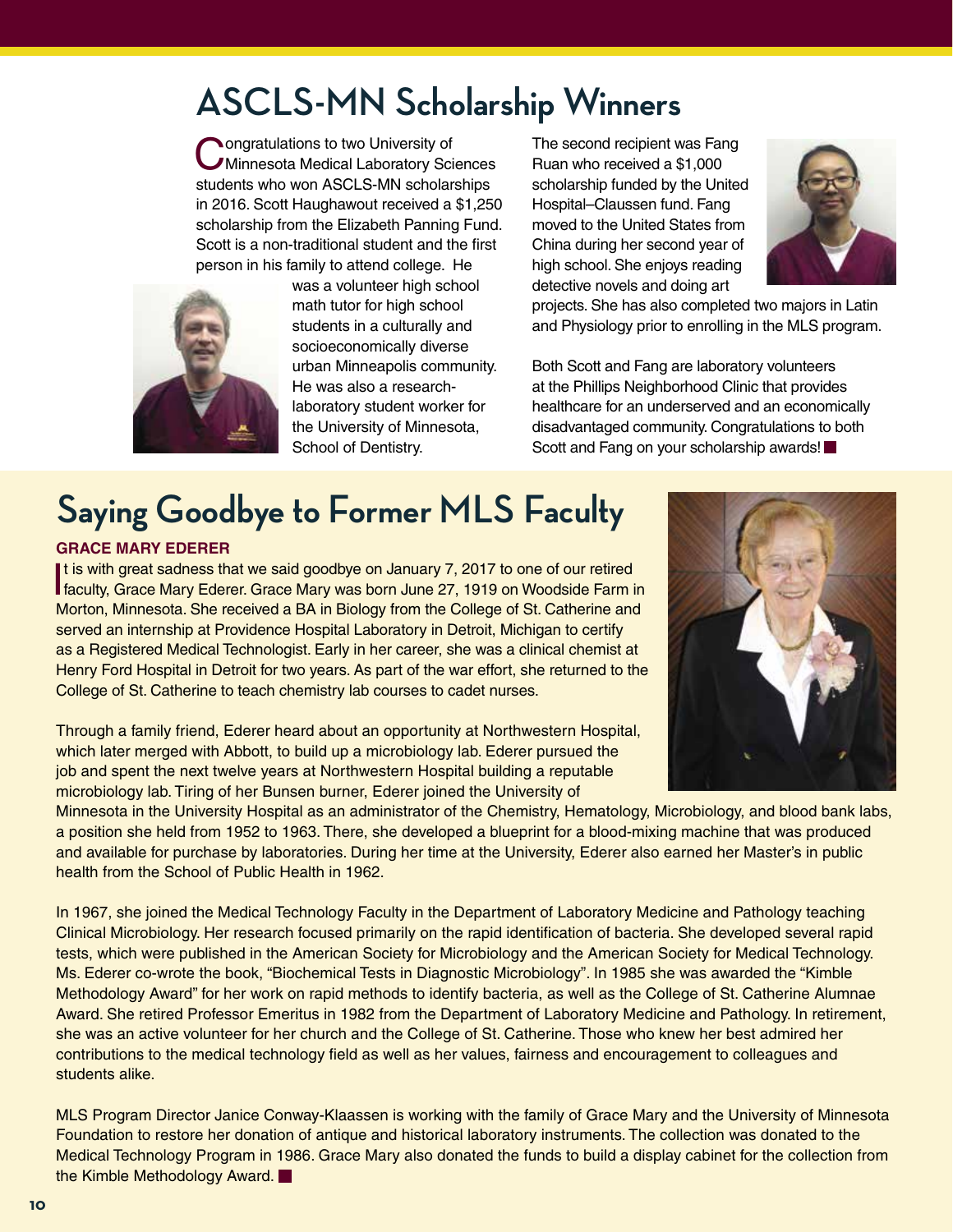# **Focus on Faculty & Staff**



### **Nicole Zahnle Earns Graduate Degree**

licole, a teaching specialist with the MLS program, earned her Master in Education graduate degree from the University of Minnesota, Duluth in May 2016.

The coursework consisted of on-line education theory and application classes with once per semester face-to-face meetings with the course faculty and cohort students. This program appealed to Nicole because she was able to take courses in a similar format to the student's she teaches in the MLS program, which has many flipped and online courses. Nicole's research interest is cooperative learning and the positive effects this teaching pedagogy has on student academic progress and social outcomes. Congratulations Nicole!

### **Donna Spannaus-Martin Goes to the Capitol**



**MLS** is proud to<br>**Mannounce that Donna** Spannaus-Martin has been selected to represent University faculty as a faculty legislative liaison. "Faculty liaisons are the voice of the faculty of the University of Minnesota at the capitol," notes Donna.

Faculty liaisons represent over 4,000 University of Minnesota faculty from the Crookston, Duluth, Morris, Rochester, and Twin Cities campuses.

Faculty legislative liaisons are appointed each year by the president of the University of Minnesota and Faculty Consultative Committee leadership. Although separate from both the University's Office of Government and Community Relations and from the Alumni Association, the faculty liaisons communicate and coordinate with both of those offices with regard to legislative, advocacy, and messaging strategies. Thank you Donna for taking on this vital role at the University!

### **Staff Changes at the Center for Allied Health Programs**

**D**uring the last year, several staff of the Center for Allied Health Programs moved onto different opportunities at the University of Minnesota. In this time of transition, we reflect on and appreciate the work of those who have moved on to other endeavors while welcoming new staff to different roles.



#### **CHARLES W. CRAIN, JD – Admissions & Enrollment Coordinator**

Chuck joined the Center for Allied Health Programs in July 2016 as the Admissions and Enrollment Coordinator. He previously worked in the Registrar's Office at St. Catherine University. He is a graduate of Eastern Illinois University and

St. Thomas University School of Law. He brings almost ten years of experience in higher education administration. In his spare time, Chuck keeps busy spending time with his wife and children and slowly renovating their turn of the century house in St. Paul.



Allison came to the Center for Allied Health Programs in October 2016 after working as an Administrative Professional in Medicine in the division of General Internal Medicine and Gastroenteroglogy for three years. She has a bachelor of business and biochemistry from

**ALLISON AU, MHSA – Operations Manager**

American University, a Masters in Health Service Administration from George Washington University and a Project Management Certificate from the University of Minnesota. As Operations Manager, Allison works to support staff and faculty in their work to serve learners. Allison is an avid gardener and participates in her neighborhood community garden.



**LINDA MALEITZKE – Projects Coordinator**

Linda joined us in October 2016 after serving as the communications specialist and intern administrator with the Minnesota Technical Assistance Program (MnTAP) in the School of Public Health. Previous to that role, she worked as a communications manager in the Office of

Human Resources at the U of M. Linda has a bachelor of business administration from the Carlson School of Management and over 25 years' experience in communications, marketing and project management in the public, private and non-profit sectors. In her spare time, she enjoys spending time with her husband and children and volunteering in the community.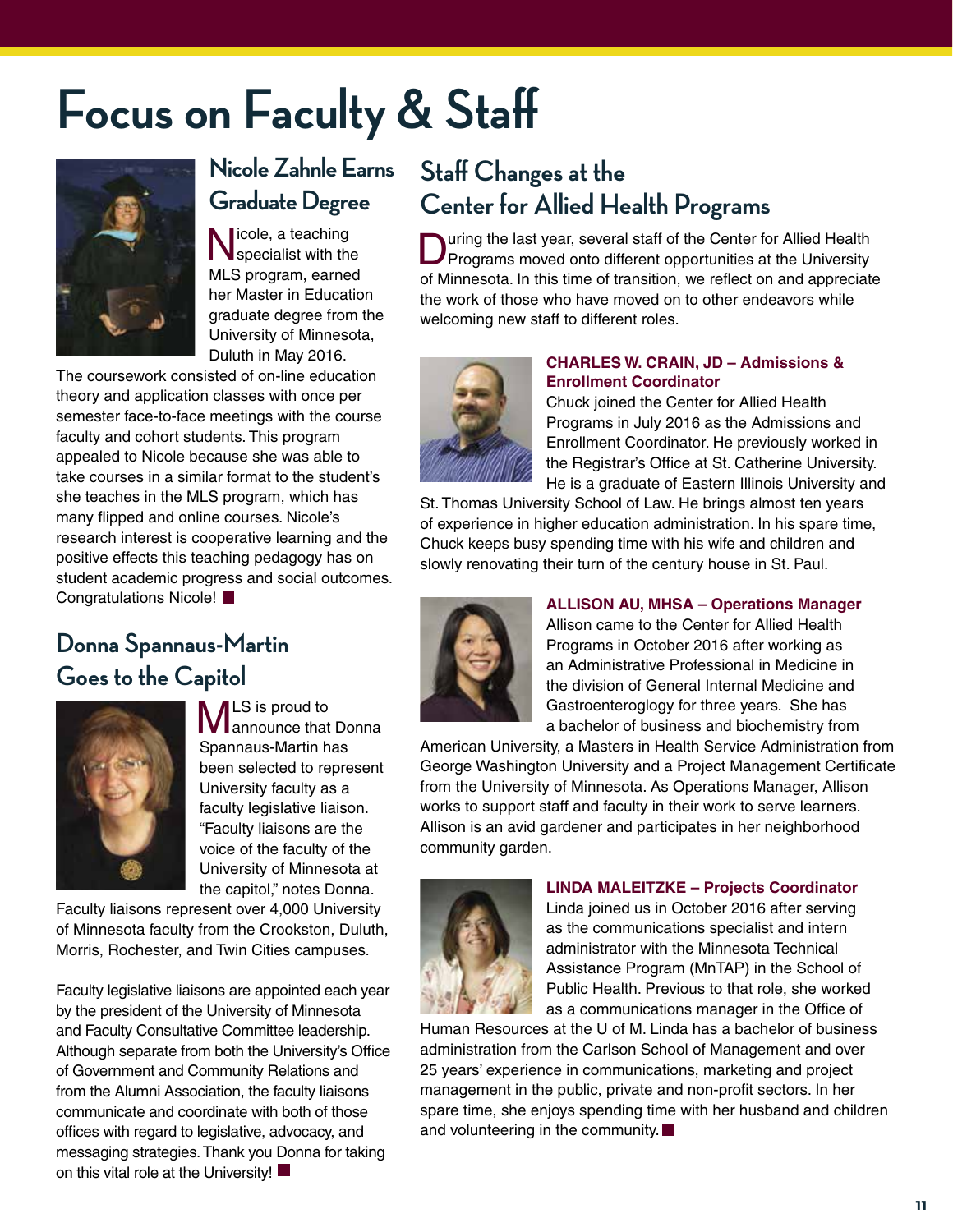### **Thank you to the 2016 Clinical Affiliates!**

During the summer and fall semesters in 2016, 34 clinical affiliates took 32 senior students for their 12-week clinical experience in the areas of chemistry/urinalysis, hematology/hemostasis, transfusion medicine, or microbiology. We are so thankful for their ongoing support of our MLS students and program.

*ACMC-Willmar Allina Health System Avera Marshall Regional Medical Center CentraCare Health System Essentia Health System Fairview Health System*

*FirstLight Health System HealthEast Care System HealthPartners/Park Nicollet Health System Mayo Clinic Health System Minneapolis VA Health Care System Minnesota Department of Health Northfield Hospital*

*North Memorial Medical Center Rice Memorial Hospital Ridgeview Medical Center Sanford Medical Center St. Luke's Hospital Two Twelve Medical Center*

## **MLS Showcases Profession to Health Career Advisors**

n June 16-18, 2016, the National Association of Advisors for the Health Professions



(NAAHP) held their annual meeting in Minneapolis, and the University of Minnesota's MLS Program was there to provide information about the medical laboratory science profession to health career advisors from across the country. NAAHP is an organization of health professions advisors at colleges and universities throughout the United States and abroad.

On Friday afternoon, about thirty health career advisors attended a workshop in the MLS student laboratory and got hands-on experience in laboratory testing, including urinalysis, blood typing, cytogenetics, bacterial identification and identifying red and white blood cells. The advisors had a great time and found the information very helpful.

The Center for Allied Health Programs had a booth for the health careers fair hosted by NAAHP on Saturday. Hundreds of local high school and college students participated, and many stopped by to learn more about the University



of Minnesota's MLS Program and a career in medical laboratory science.

### **New Clinical Affiliate Spotlight**

uring the summer and fall of 2016, 32 students completed their clinical experience at clinical sites throughout Minnesota, into Western Wisconsin, and for the first time at Sanford Health in Fargo, North Dakota. Sanford Fargo provided clinical experiences to four students from the class of 2016 in areas of hematology/hemostasis, chemistry/ urinalysis, microbiology, and transfusion medicine. Thank you to Sanford for providing experiences to our students in 2016 and in the future!

### **Setting the P.A.C.E. – Clinical Experience Spotlight**

With the start of the New Year in 2016, the<br>Wuniversity of Minnesota MLS Program became a P.A.C.E. approved credit provider through ASCLS and launched the first continuing education modules for preceptors and clinical experience bench educators. These modules provided training for preceptors working with professional laboratory students, as well as focusing on UMN specific requirements for MLS students.

In addition to the training modules, MLS faculty revised the clinical experience goals and objectives in 2016 to include an increased focus on the importance of effective laboratory management and operations including inventory management, laboratory information systems, and accreditation and regulation. Students completed investigative assignments during each of the four assigned clinical experiences to learn about the systems and processes in place in order to deepen their understanding of how the laboratory operates and functions. Students continue to complete a 12-week experience during the summer or fall semester following their final year of courses on campus.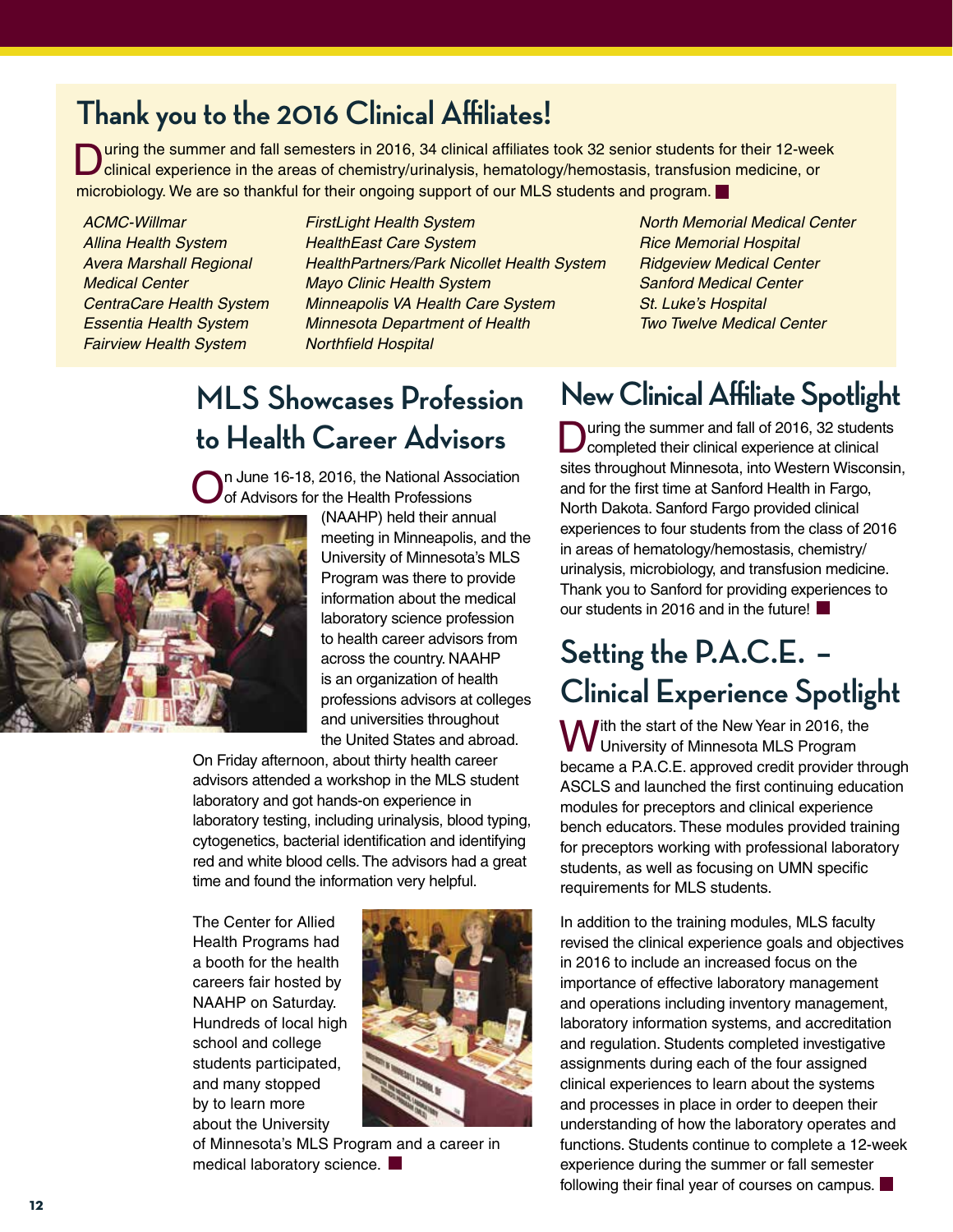# **Commencement for the Class of 2016**

The Center for Allied Health Programs held its annual graduation ceremony for the Medical Laboratory Sciences and Occupational Therapy students on December 16, 2016, at Northrup Memorial Auditorium. Dr. Corey McGee, assistant professor in Occupational Therapy led the procession, carrying the ceremonial mace of the University of Minnesota, followed by faculty, distinguished guests, and graduates.



Dr. Jed Gorlin delivered the commencement address. Dr. Gorlin is a leading authority in transfusion medicine at Innovative Blood Resources where he oversees Quality and Regulatory Affairs and Physician Services, provides medical education and transfusion support to hospital partners, and carries the organization's mission and expertise to national blood centers, worldwide healthcare organizations, and prospective hospital and laboratory clients. Dr. Gorlin shared several stories of healthcare professionals and patients to highlight that "it's OK to deviate from the script; that sometimes the most interesting path is not the one you planned." He closed by noting that "life's stories often hinge on events or circumstances largely dictated by chance, so be prepared to grab hold of serendipity

by the reins and take an epic ride. Record and share your own stories as you embark on the careers ahead of you."

Jacqueline Salden delivered the student address. Jacqueline asked graduates to consider the "what" and the "why" that every graduate seems to be asked before entering into their newfound career path: What is it that you do and why did you choose the degree that you did? She noted that the what is easier to explain "as medical laboratory scientists, we are often the silent partner in healthcare…and the work we do in the laboratories is critical and directly impacts patient healthcare." She also urged the graduates to always remember why they chose the field of medical laboratory sciences "because we love science and the laboratory plus, we want to help others." She closed with a quote by John Wesley, "Do all the good you can, by all the means you can, in all the ways you can, in all the places you can. As long as ever you can."

Each student received their diploma as they walked across the stage to accept congratulatory handshakes from the Honorable Michael D. Hsu, University of Minnesota Regent; Dr. Barbara F. Brandt, Associate Vice President for Education in the Academic Health Center; and Dr. Janice Conway-Klaassen, Program Director of the Medical Laboratory Sciences Program.

A reception for the graduates, guests, faculty and staff of the Center of Allied Health Programs followed the ceremony.

### **Congratulations graduates!**

#### CERTIFICATE IN MEDICAL LABORATORY SCIENCES **RECIPIENTS**

Zeinab M. Ahmed Christopher T. Junko Kristin E. Kruse Madeleine A. Otis

BACHELOR OF SCIENCE IN MEDICAL LABORATORY SCIENCES GRADUATES

Amy N. Blumke Yuqing Chen

Qiying Deng Madeleine A. Otis Turri B. Geleto Kelsy M. Gust Sarah M. Haerle Helen L. Hanson-Maddix Lindsey J. Hoffman Kenneth B. Jombwe Michaela M. Leary Joseph H. Leprince Monica L. Marolt Alex McDowall Quyen N.T. Nguyen Emily H. Pham‡

Hedera L. Porter Andrew T. Richter Kayla B. Robey Jacqueline N. Salden Miranda M. Scheffler Victoria A. Schmitz\* Adam B. Snow Joshua A.D. Stoner Harumi Tanikawa Hannah M. Theisen Haley E. Vaith Molly R. Weavers Brooke M. Wilson



‡ *Deceased \* Graduated with Distinction*

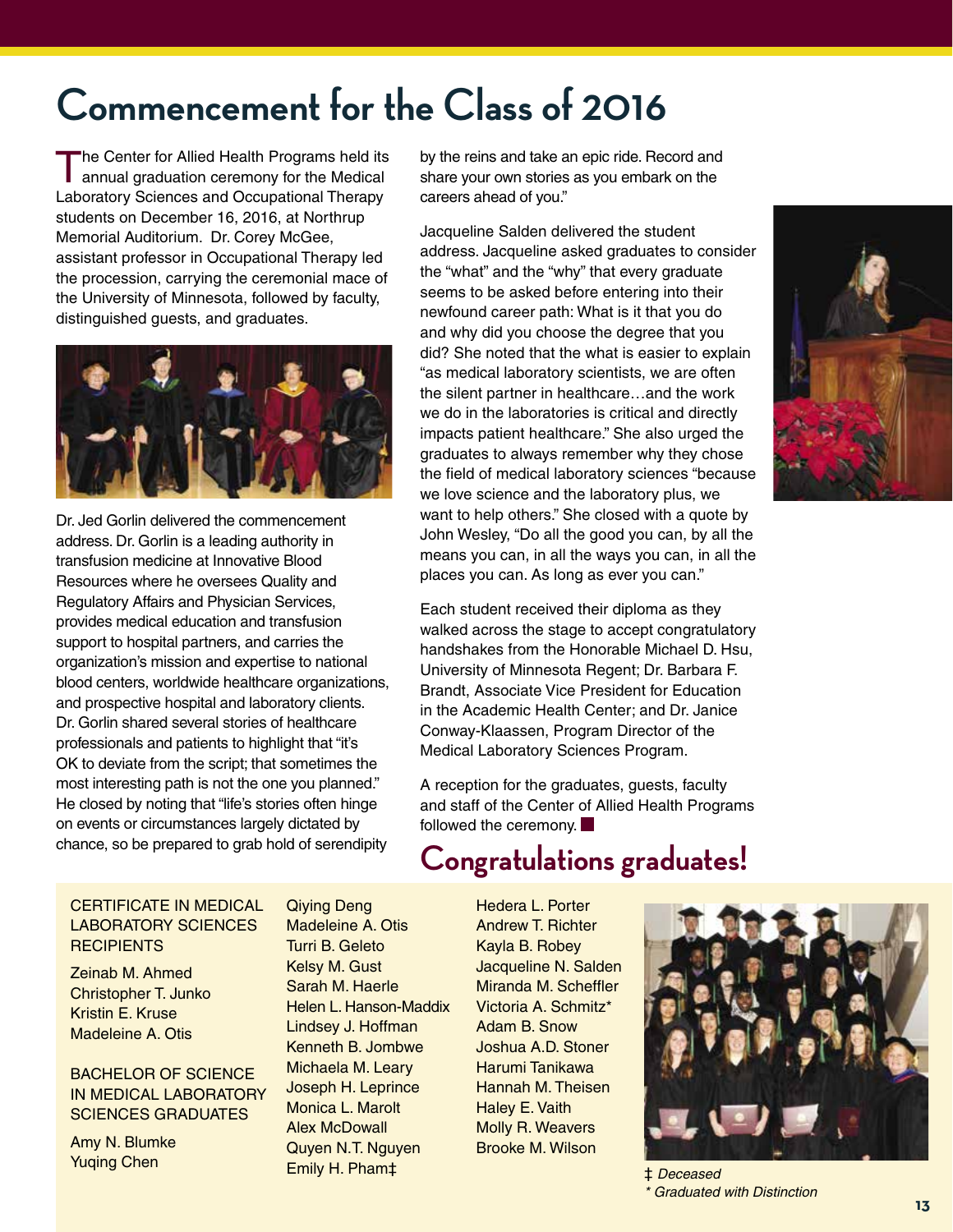### **2016 Alumni Banquet**

Iumni, students, and friends gathered at the University of Minnesota McNamara Alumni Center on Saturday April 23, 2016. The banquet



began with an early social hour allowing guests to mingle with classmates, students, and faculty. Program Director Janice Conway-Klaassen provided updates for the MLS Program. We had 16 alumni from the

50th Anniversary Class of 1966 who attended including: Jo Anne Biros (Nordine), Joan Davis, Carol Evans (Brower), Susan Forsberg, Mary Fowler (Gaspard), Judith Grout (Morrissette), Patricia Johnson (Goodrich), Lynette Lorenzen (Anderson), Karin McCall (Ulrich), Elizabeth Perry (Hall), Ruth Peterson, Elberta Prestegard (Seavey), Lynn Quam (Knutsen), Betty Roskos, Kathleen Standing (Bianchi), and Patricia Wells (Rotter). Seven alumni from the 25th Anniversary Class of 1991 also attended including: Sharon Deml, Dale Grunnes, Jennifer Peters, Laura and Nicholas Schluter, Ann Shimek, Andrew Yue. Alumni shared stories of their days as students and enjoyed networking and catching up with what their classmates have been doing.

## **Alumni of theYear award recipient Patricia Brennecke**

**Pat Brennecke graduated from one of the last** Medical Laboratory Assistant (MLA) classes at the University of Minnesota before it moved to St. Paul College. While working full time at Mounds Park Hospital as an MLA, she decided to continue her education at the University of Minnesota, in the Medical Technology Program. As a student, Pat was the student ASMT (now ASCLS) representative.

After graduating in 1972, Pat continued to work in the chemistry department at the University



*Photo: Copyright Patricia Brennecke*

Hospital before becoming manager of the student teaching labs for the Department of Laboratory Medicine and Pathology. She stayed home for a few years to raise her children, Sarah, Elliot, and Claire, before returning to work as a Search Coordinator for the National Marrow Donor Program. She also worked for MN Oncology for a number of years. In 2008 Pat accepted the

position of Clinical Coordinator of the Medical Laboratory Sciences Program at the University of Minnesota. In this role she was instrumental in bringing the process of assigning clinical sites from charts and post it notes to spreadsheets.

Pat retired in 2015 and has spent time with her book club, traveling, and gardening. She has also been able to devote much more time to genealogy research into her Icelandic heritage and her passion for photography.

Pat has been a photographer since the B&W days when she had a darkroom in her bathroom.

Since retiring, she has embraced her inner artist. Her red umbrella photo was taken at the University from the 6th floor of the Children' s Rehab Building.



She entered the photo in the White Bear Center for the Arts 42nd annual juried art show; the photo was accepted for the show and also purchased. Pat is now hoping to combine her interest in genealogy and Icelandic family history with photography. She is working to put together a book of photos of the family farm started by her great grandfather in 1878 with her trips to Iceland in the future.  $\blacksquare$ 

### **Note to the Class of 1967!**

Your classmates are organizing a 50th anniversary class reunion prior to the Alumni Banquet on April 22nd. The reunion will include lunch at Stub and Herbs followed by a short walking tour of campus as well as a tour of the acute care lab. The group will then head to happy hour at the Alumni Banquet at Campus Club at 5:00 p.m.. Please watch your email for more information and pass this along to anyone you think may have lost contact with classmates.

*For more information on the 50th reunion, contact Naomi Hanson, class of 1967 50th anniversary reunion coordinator at 651-633-1541 or Linda Maleitzke, CAHP Projects Coordinator, at 612-625-8936 or maleitz@umn.edu.*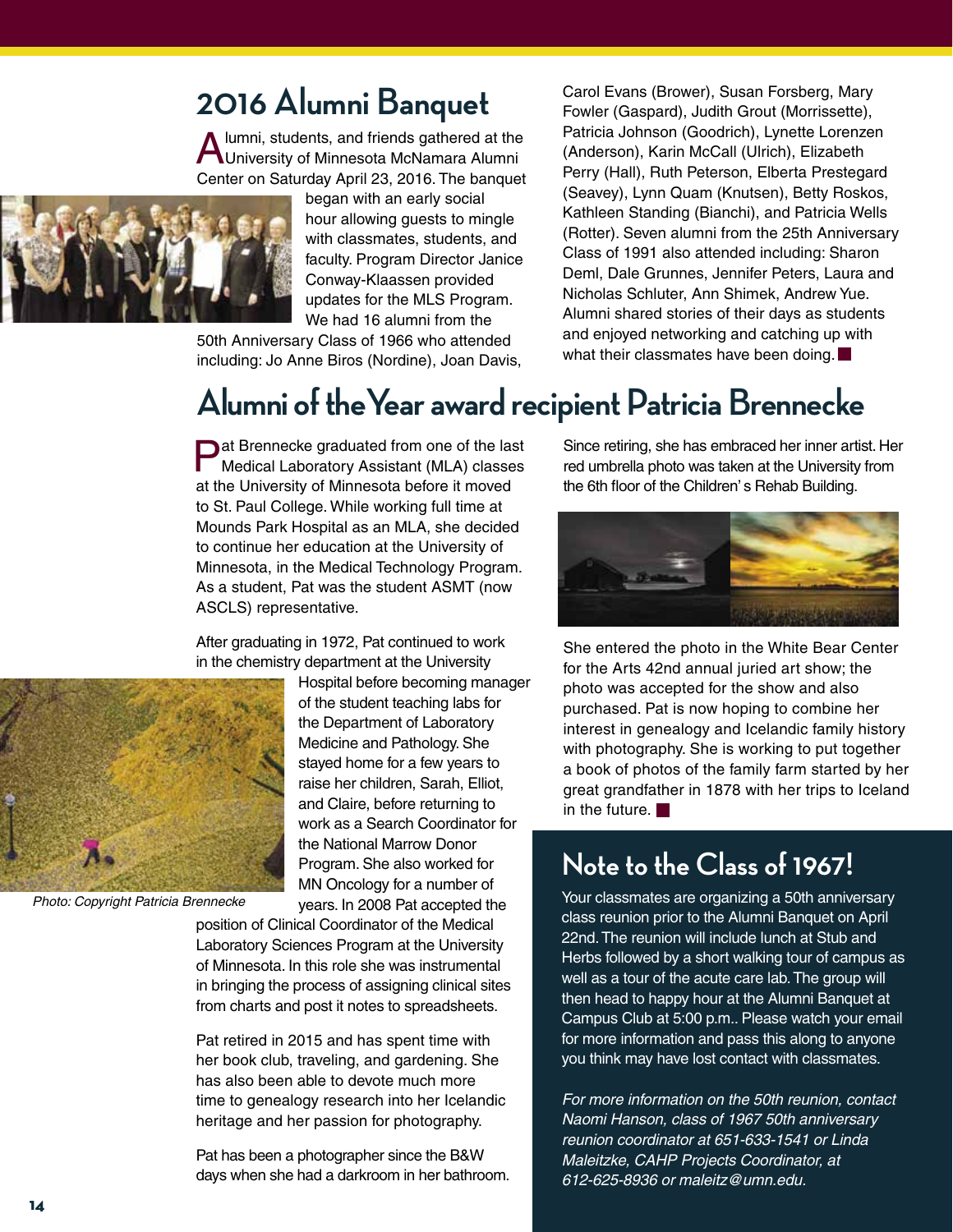### **PLEASE JOIN US FOR THE 2017 MEDICAL LABORATORY SCIENCES ALUMNI BANQUET!**

The annual Alumni Banquet will be held at the Campus Club on the University of Minnesota East Bank Campus, Saturday,<br>April 22nd. Cocktail hour (cash bar) will begin at 5:00 p.m. with dinner served at 6:00 p.m. and with a b follow. There will be a special recognition of the Classes of 1942, 1967 and 1992. We encourage all alumni to attend!

#### *75th Anniversary Class of 1942*

| Harriet Aaker*<br>Arlene M Adolphson*<br>Margaret Akesson*<br>Wilma Anderson<br>Fern G Arpi*<br>Evelyn Bergh<br>Shirley B Best*<br>Aileen M Blomquist<br>Ann L Bothwell*<br>Lorraine Marie<br>Breitenbucher*<br>Alice W Bush<br>Janet R Casebeer*<br>Mary T Donato* | <b>Betty Eberle</b><br>Marion Eger*<br>Lois H Eil<br>Elinor Elam<br>Janet Englund<br>Shirley Gitis*<br>Geraldine R Goss*<br>Aeme Higashi<br>Virginia K Jenkins*<br>Delores Johnson<br>Janet J Johnson*<br>Natalie Jones*<br>Toinie A Juntunen<br>Mary J Kahnke* | Lois L Knoche*<br>Phyllis Krigbaum*<br>Norma B Lick*<br>Helene MacDonald*<br>Dorothy E Marshall*<br>Margaret M McCabe*<br><b>Muriel McCarthy</b><br>Jean M McMahon*<br>Helen A Merriman*<br>Betty B Milner*<br>Anna Monninger*<br>Vera J Nelson*<br>Laura D Newman*<br>June F Ney* | Marjorie R Niemi*<br>Clarice Nordlum<br><b>Ethel Norvick</b><br>Elizabeth O'Leary<br>Marjorie E Papermaster*<br>Amy H Parrish<br><b>Margaret Peebles</b><br>Ruth D Potter*<br>Eleanor J Powell*<br>Elizabeth A Powell*<br>Lawrence I Radway*<br>Jane Rietz*<br>Babbette R Rosen<br>Helen M Safford* | Frances H Sampson<br><b>Helen Sanders</b><br>Margie Schmitz<br>Ethel Schneider*<br>Lois J Selin*<br>Allie E Skoro*<br>Elenora Stahn<br>Ruth Stavitsky*<br>Joyce Swanson<br>Dilys H Wagner<br>Betty F Weisel*<br><b>Barbara Whitney</b><br>LaVerne J Young<br>*Deceased |  |
|---------------------------------------------------------------------------------------------------------------------------------------------------------------------------------------------------------------------------------------------------------------------|-----------------------------------------------------------------------------------------------------------------------------------------------------------------------------------------------------------------------------------------------------------------|------------------------------------------------------------------------------------------------------------------------------------------------------------------------------------------------------------------------------------------------------------------------------------|-----------------------------------------------------------------------------------------------------------------------------------------------------------------------------------------------------------------------------------------------------------------------------------------------------|------------------------------------------------------------------------------------------------------------------------------------------------------------------------------------------------------------------------------------------------------------------------|--|
| <b>50th Anniversary Class of 1967</b>                                                                                                                                                                                                                               |                                                                                                                                                                                                                                                                 |                                                                                                                                                                                                                                                                                    |                                                                                                                                                                                                                                                                                                     |                                                                                                                                                                                                                                                                        |  |
| Christine P Adams                                                                                                                                                                                                                                                   | Pamela J Dunwell                                                                                                                                                                                                                                                | Sandra G Jones                                                                                                                                                                                                                                                                     | Karen E Martin                                                                                                                                                                                                                                                                                      | Gretchen M Saecker                                                                                                                                                                                                                                                     |  |
| Jan T Adams                                                                                                                                                                                                                                                         | Kay E Emmons                                                                                                                                                                                                                                                    | Kay A Kelly                                                                                                                                                                                                                                                                        | Joleen S Miller                                                                                                                                                                                                                                                                                     | Norynne M Schiminsky                                                                                                                                                                                                                                                   |  |
| Annette Arosemena                                                                                                                                                                                                                                                   | Miriam I Ford                                                                                                                                                                                                                                                   | Lynda Knudson                                                                                                                                                                                                                                                                      | Lauren N Nelson                                                                                                                                                                                                                                                                                     | Janice S Shaffer                                                                                                                                                                                                                                                       |  |
| Katherine A Barzen                                                                                                                                                                                                                                                  | Fredda B Gary*                                                                                                                                                                                                                                                  | Joan Latchow                                                                                                                                                                                                                                                                       | Betty J Olson                                                                                                                                                                                                                                                                                       | Ricki A Thompson*                                                                                                                                                                                                                                                      |  |
| Marilyn Bergstrom*                                                                                                                                                                                                                                                  | Diane E Gausman                                                                                                                                                                                                                                                 | Sandra K Lavin                                                                                                                                                                                                                                                                     | Carol A Pizzo                                                                                                                                                                                                                                                                                       | Judith A Winter                                                                                                                                                                                                                                                        |  |
| Margaret A Bloemendal                                                                                                                                                                                                                                               | Karen L Gilbert                                                                                                                                                                                                                                                 | Carol J Lehman                                                                                                                                                                                                                                                                     | Jacquelyn Radichel                                                                                                                                                                                                                                                                                  | Karen A Wise                                                                                                                                                                                                                                                           |  |
| Gail H Boline                                                                                                                                                                                                                                                       | Ingrid B Graff                                                                                                                                                                                                                                                  | Sheryl M Longman                                                                                                                                                                                                                                                                   | Barbara W Ramquist                                                                                                                                                                                                                                                                                  | Nancy E Wood                                                                                                                                                                                                                                                           |  |
| Jacquelyn C Bradbury                                                                                                                                                                                                                                                | Marilyn C Gunlaugson*                                                                                                                                                                                                                                           | Marlys E Lund                                                                                                                                                                                                                                                                      | Anita L Ritenour                                                                                                                                                                                                                                                                                    |                                                                                                                                                                                                                                                                        |  |
| Geoffrey P Caran                                                                                                                                                                                                                                                    | Naomi M Hanson                                                                                                                                                                                                                                                  | Janice M Mabley*                                                                                                                                                                                                                                                                   | Jean D Robbins                                                                                                                                                                                                                                                                                      | *Deceased                                                                                                                                                                                                                                                              |  |
| Wanda E Clark                                                                                                                                                                                                                                                       | Janet M Hiller                                                                                                                                                                                                                                                  | Pamela J Malmgren                                                                                                                                                                                                                                                                  | Vincent J Rogalski                                                                                                                                                                                                                                                                                  |                                                                                                                                                                                                                                                                        |  |
| <b>25th Anniversary Class of 1992</b>                                                                                                                                                                                                                               |                                                                                                                                                                                                                                                                 |                                                                                                                                                                                                                                                                                    |                                                                                                                                                                                                                                                                                                     |                                                                                                                                                                                                                                                                        |  |
| Gail E Anderson                                                                                                                                                                                                                                                     | Sheila M Clough                                                                                                                                                                                                                                                 | James P Garubanda                                                                                                                                                                                                                                                                  | Hoa T Nguyen                                                                                                                                                                                                                                                                                        | Diane M Stein                                                                                                                                                                                                                                                          |  |
| Ellen E Anderson Penno                                                                                                                                                                                                                                              | Iman A Dabboussi                                                                                                                                                                                                                                                | Robert Janicek                                                                                                                                                                                                                                                                     | Wendy L Oien                                                                                                                                                                                                                                                                                        | Shih-Mao S Teng                                                                                                                                                                                                                                                        |  |
| Timothy J Berg                                                                                                                                                                                                                                                      | Arlo R Evans                                                                                                                                                                                                                                                    | Cheryl L Johnson                                                                                                                                                                                                                                                                   | Stacy J Palmer                                                                                                                                                                                                                                                                                      | Aminu M Wouba                                                                                                                                                                                                                                                          |  |
| Scott D Bergmann                                                                                                                                                                                                                                                    | Elizabeth L Fasola                                                                                                                                                                                                                                              | Deborah F Lund                                                                                                                                                                                                                                                                     | Mary E Pauza                                                                                                                                                                                                                                                                                        | Paula K Zwiefelhofer                                                                                                                                                                                                                                                   |  |
| Rae J Bulthuis                                                                                                                                                                                                                                                      | Mary M Frazee                                                                                                                                                                                                                                                   | Lori A Maus                                                                                                                                                                                                                                                                        | Donna M Showers                                                                                                                                                                                                                                                                                     |                                                                                                                                                                                                                                                                        |  |
| Lan-Ping Chu                                                                                                                                                                                                                                                        | Emmy M Fung                                                                                                                                                                                                                                                     | Maria C Nacionales                                                                                                                                                                                                                                                                 | Kay M Sirianni                                                                                                                                                                                                                                                                                      | *Deceased                                                                                                                                                                                                                                                              |  |

To register online, go to http://www.alliedhealth.umn.edu/events/mls-alumni-banquet.

To register by mail, please include this form and your check payable to Regents of the University of Minnesota. Address to: Medical *Laboratory Sciences Program, University of Minnesota, MMC 711, 420 Delaware St. SE, Minneapolis, MN 55455 (Attention L. Maleitzke) Please contact Linda Maleitzke, CAHP Projects Coordinator with questions at 612-625-8936 or lmaleitz@umn.edu.*

### **Yes! I will attend the 2017 MLS Alumni Banquet!**

| Please check your entrée selection (salad and dessert included): |                                                                                        |  |  |  |  |  |  |
|------------------------------------------------------------------|----------------------------------------------------------------------------------------|--|--|--|--|--|--|
| ⊓                                                                |                                                                                        |  |  |  |  |  |  |
| $\Box$                                                           |                                                                                        |  |  |  |  |  |  |
| $\Box$                                                           |                                                                                        |  |  |  |  |  |  |
|                                                                  | Check enclosed \$_______________________ for a total of ______________________dinner/s |  |  |  |  |  |  |
|                                                                  |                                                                                        |  |  |  |  |  |  |
|                                                                  |                                                                                        |  |  |  |  |  |  |
|                                                                  |                                                                                        |  |  |  |  |  |  |